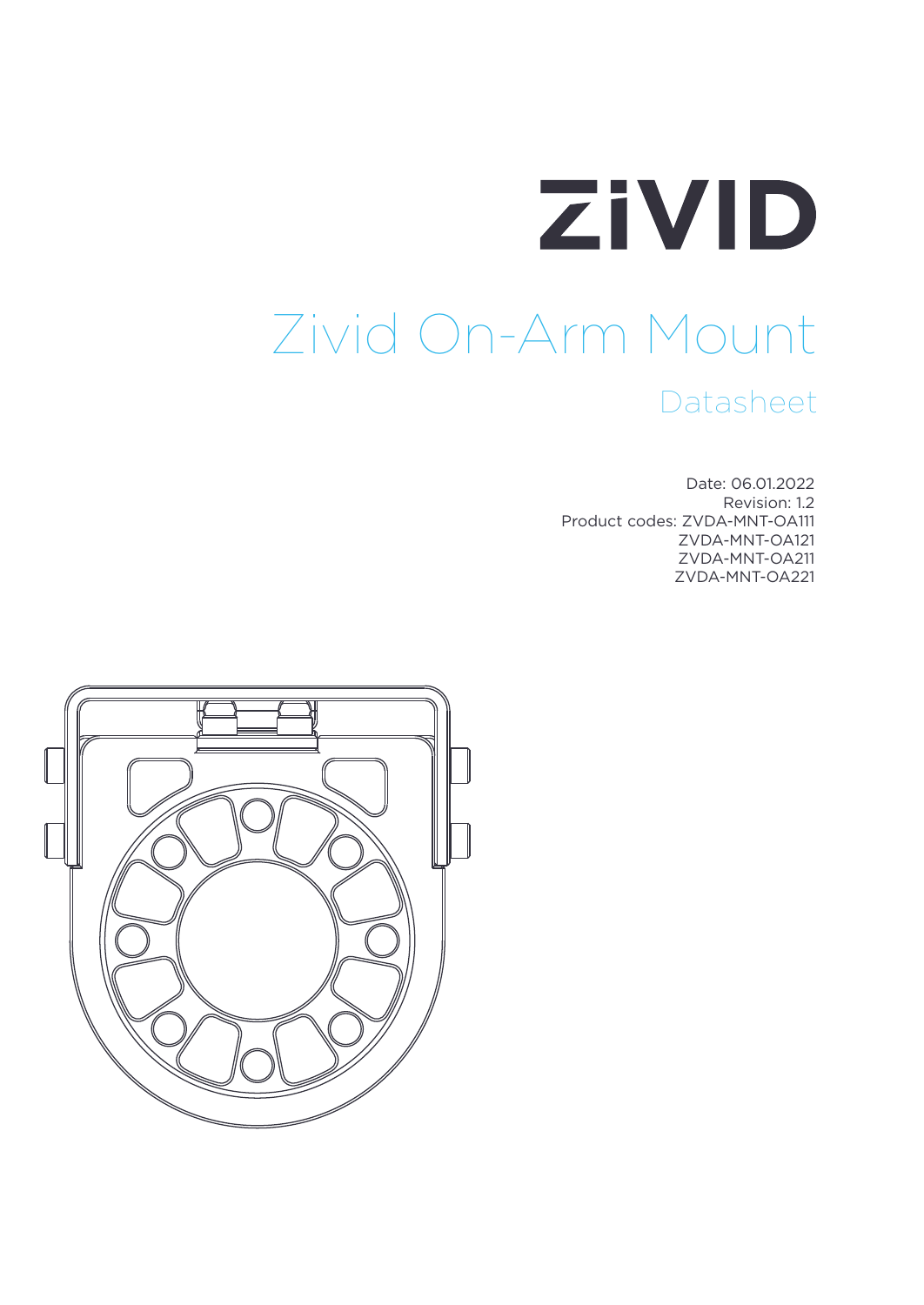## OA111: ISO 50 - General specifications

| Material                   | Aluminium 6061-T6<br>Stainless steel screws                                       |
|----------------------------|-----------------------------------------------------------------------------------|
| Size (LxWxH)               | $60^* \times 103 \times 83$ mm<br>*132 mm including strain relief                 |
| Weight                     | 170 g                                                                             |
| Mounting Plate Camera Side | 4 x M6 clearance holes for Zivid One Plus<br>6 x M5 clearance holes for Zivid Two |

Mounting Plate Host Side 4 x M6 clearance holes ISO 50 Robot Flange (ISO 9409-1-50-4-M6)

# Technical Drawing

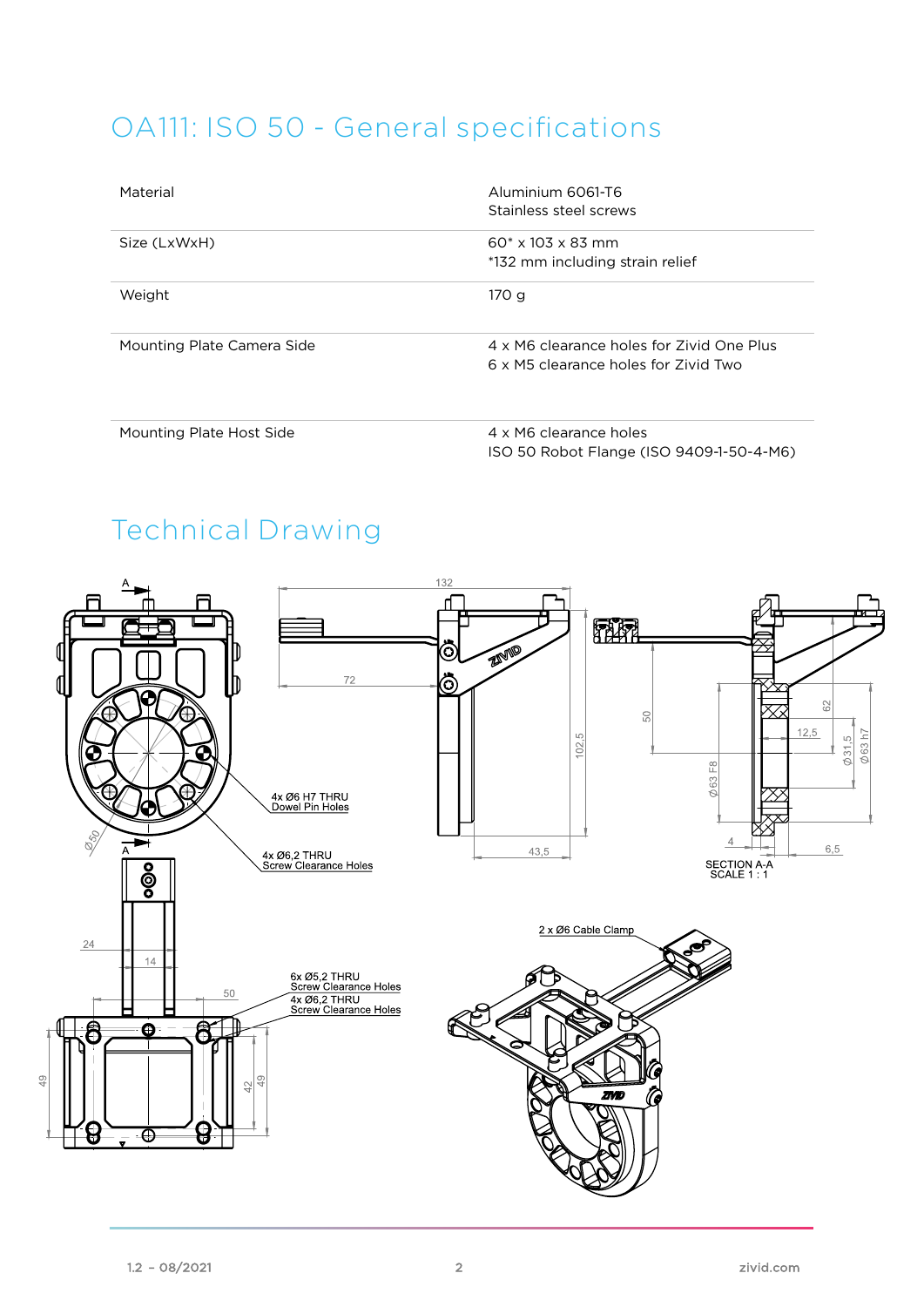# OA121: ISO 50 Tilt - General specifications

| Material                   | Aluminium 6061-T6<br>Stainless steel screws                                       |
|----------------------------|-----------------------------------------------------------------------------------|
| Size (LxWxH)               | $60^* \times 119 \times 83$ mm<br>*131 mm including strain relief                 |
| Weight                     | 170 g                                                                             |
| Mounting Plate Camera Side | 4 x M6 clearance holes for Zivid One Plus<br>6 x M5 clearance holes for Zivid Two |

Mounting Plate Host Side 4 x M6 clearance holes

ISO 50 Robot Flange (ISO 9409-1-50-4-M6)

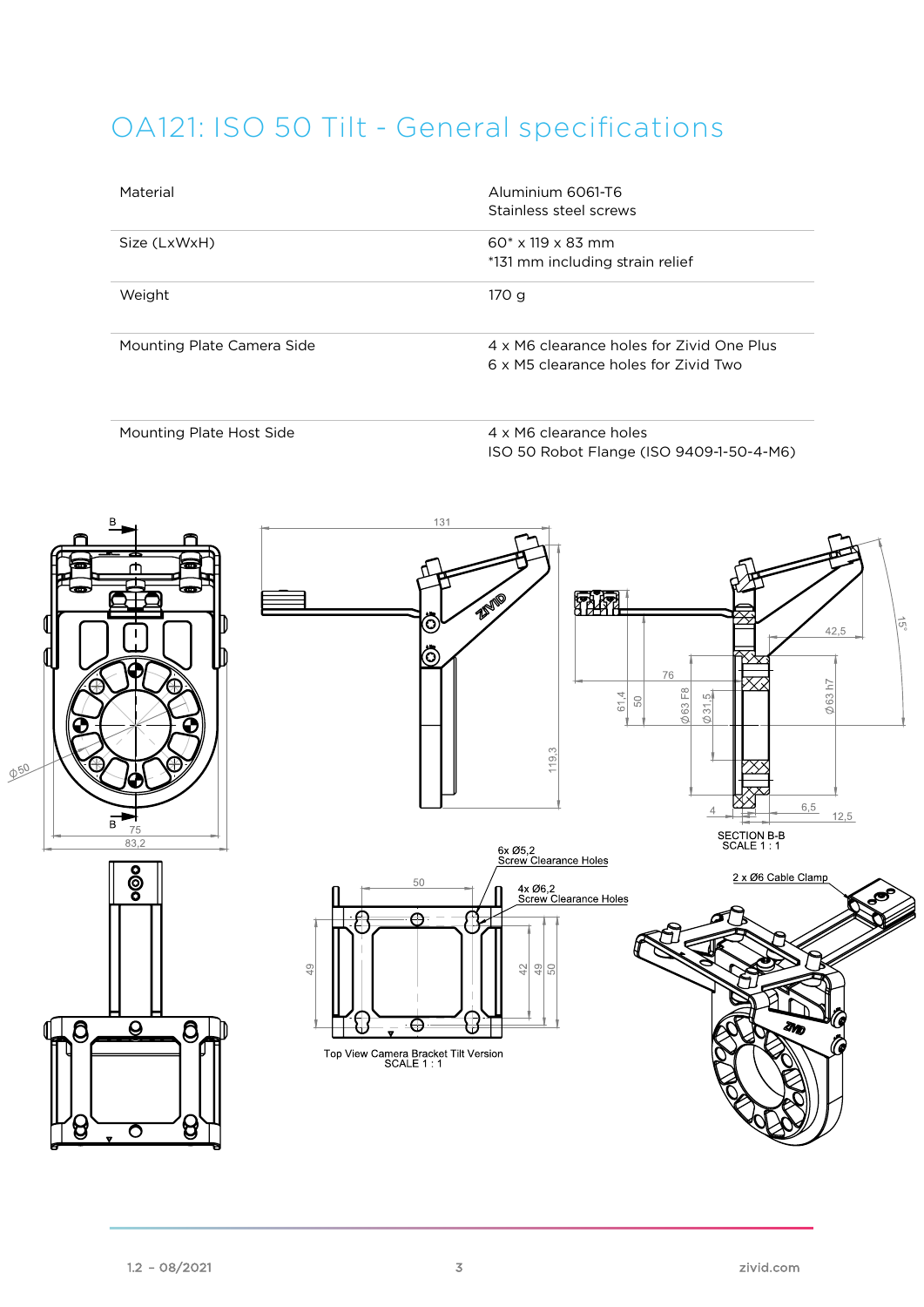### OA211: ISO 63 - General specifications

| Material                   | Aluminium 6061-T6<br>Stainless steel screws                                       |
|----------------------------|-----------------------------------------------------------------------------------|
| Size (LxWxH)               | $60* \times 124 \times 92$ mm<br>*132 mm including strain relief                  |
| Weight                     | 207 <sub>g</sub>                                                                  |
| Mounting Plate Camera Side | 4 x M6 clearance holes for Zivid One Plus<br>6 x M5 clearance holes for Zivid Two |

Mounting Plate Host Side 4 x M6 clearance holes

ISO 63 Robot Flange (ISO 9409-1-63-4-M6)

# Technical Drawing